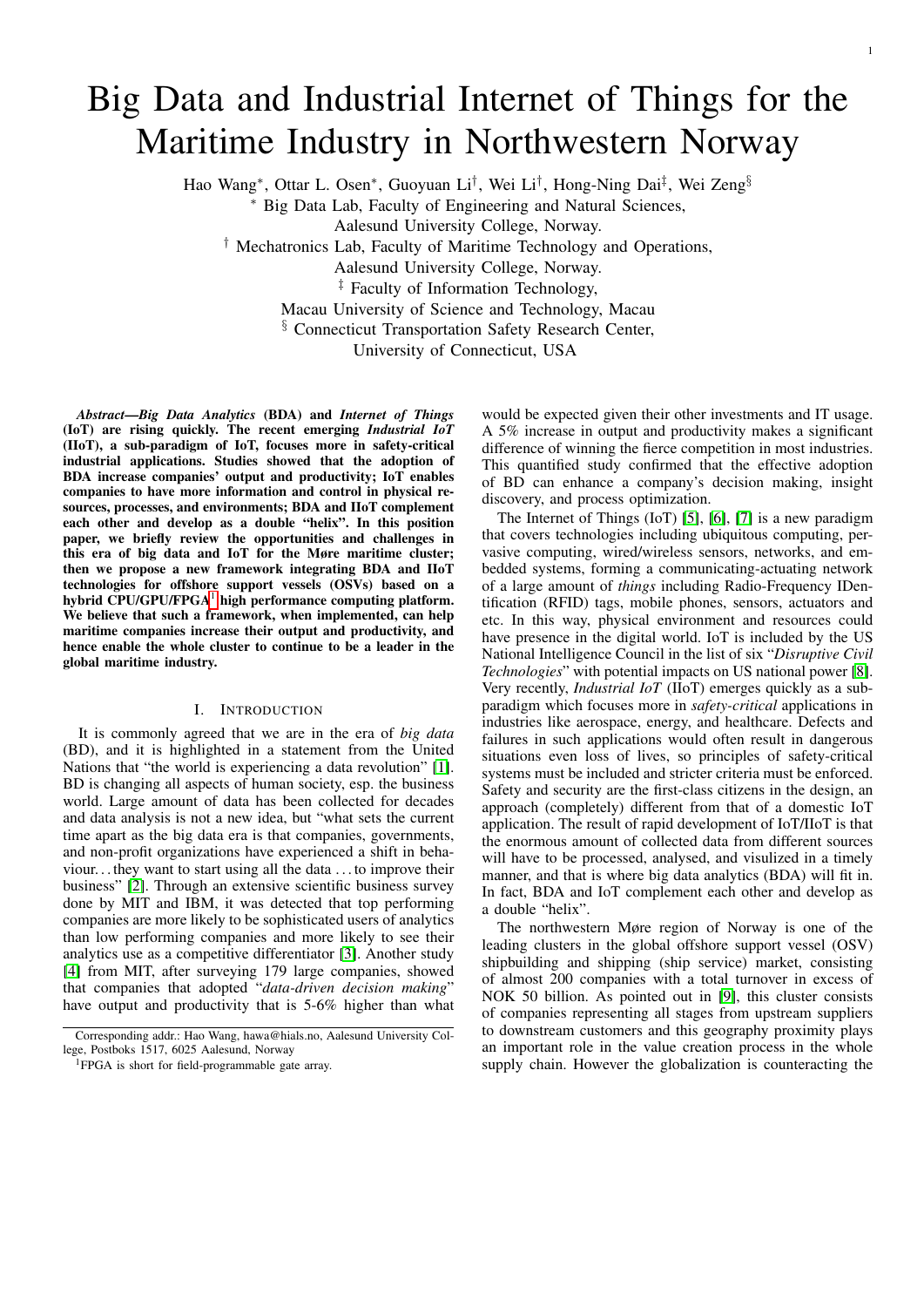impact of this proximity. Production and operation in the maritime industry have strong safety-critical aspects and BDA and IIoT have a lot of opportunities along with challenges. It is the current focus of the Big Data Lab (BDL) here in Aalesund University College (AaUC) to develop applied R&D projects based on our existing strong collaboration with the Møre cluster.

In this position paper, we briefly review the opportunities and challenges in this era of BD and IoT for the Møre maritime cluster; then we propose a new framework integrating BDA and IIoT technologies for OSVs based on a hybrid CPU/GPU/FPGA high performance computing (HPC) platform. We believe that such a framework, when implemented, can help maritime companies increase their output and productivity, and hence enable the whole cluster to continue to be a leader in the global maritime industry.

#### II. LITERATURE REVIEW

A popular definition of BD is that big data is high *volume*, *high velocity*, and/or high *variety* information assets that require new forms of processing to enable enhanced decision making, insight discovery and process optimization [\[10\]](#page-4-9), [\[11\]](#page-4-10).

The above definition is coherent with the 3Vs model for describing BD. IBM introduced a fourth 'V' – *veracity*, concerning about the quality of data, because biased data can only produce wrong answer. Very recently, it has been argued that a fifth 'V' - *value* might be even more important than the previous four V's, because it is only sensible for a business to adopt big data strategy if it could generate value considering the costs.

Nowadays data are collected from all aspects in business, but the large volume of data would be of little use if it has not been effectively analysed so that insightful information can be extracted and applied in the decision making and business processes. Davenport and Harris argued in their seminal book [\[12\]](#page-4-11) that it is vital for business to compete on analytics, which means "the extensive use of data, statistical and quantitative analysis, explanatory and predictive models, and fact-based management to drive decisions and actions".

In the seminal paper of [\[13\]](#page-4-12), big data analytics is considered in the wider context of business intelligence and analytics (BI&A). With several decades' development of BI&A, we have many successful database-based technologies for structure data and web-based technologies for unstructured data. The Economist expected that the number of mobile devices, surpassing the number of laptops and PCs in 2011, will reach 10 billion in 2020. The overwhelming and fast-increasing number of mobile devices and sensors has inspired a lot of innovative technologies and created new businesses. At the same time, this new development brings a lot of value-adding opportunities to existing business sectors. E.g., the RFID technology with real-time data visibility brings instant locationawareness to commodities, vehicles, personnel and etc., which could fundamentally change how a supply chain is operated. Another example is that FedEx collects and processes data from airlines, connections hubs, location of assets, weather forecasts, and traffic information, which allows for real-time



<span id="page-1-0"></span>Figure 1. Categories of Analytics [\[15,](#page-4-13) Fig.3]

routing information to be pushed out to individual drivers and optimization of pickup delivery and asset utilization [\[14\]](#page-4-14). We can see that real or near-real time information delivery is one of the defining characteristics of BDA.

From the point of view of analytics-as-a-service [\[15\]](#page-4-13), there are three categories of analytics: *descriptive analytics*, *predictive analytics*, and *prescriptive analytics*. They are depicted in Figure [1:](#page-1-0) (1) descriptive analytics reports on "what is happening or happened", which could help the business identify opportunites and challenges; (2) predictive analytics uses technologies like data/text/web mining to make probabilistic predictions on future happens; (3) prescriptive analytics uses technologies like simulation, decision support and expert systems to explore different alternatives and provide recommendations on the course of action of a decision maker.

We witnessed a widespread adoption of RFID technology, from which the concept of IoT was originated. However, because IoT covers so many stakeholders and aspects, many visions arise from industries and academia [\[5\]](#page-4-4). In essence, there are mainly three perspectives: (1) "Things oriented", which focuses in improving object visibility, i.e., the traceability of an object and the awareness of its status, current location, etc; (2) "Internet oriented", which aims at promoting the network protocols, e.g., the Internet Protocol, as the network technology for connecting smart objects around the world; (3) "Semantic oriented", which focuses on issues on how to represent, store, interconnect, search, and organize information generated by the extremely large (and ever-growing) number of smart objects.

As mentioned in Section [I,](#page-0-1) very recently, the quicklygrowing notion of IIoT is attracting a lot of attention. IIoT is originated based on the differentiation between more general domestic IoT and more safety-critical-focused industrial IoT. As pointed out by [\[16\]](#page-4-15), compared to domestic IoT, IIoT has long product cycles, often operating in extreme conditions; IIoT generally needs to integrate with other industrial systems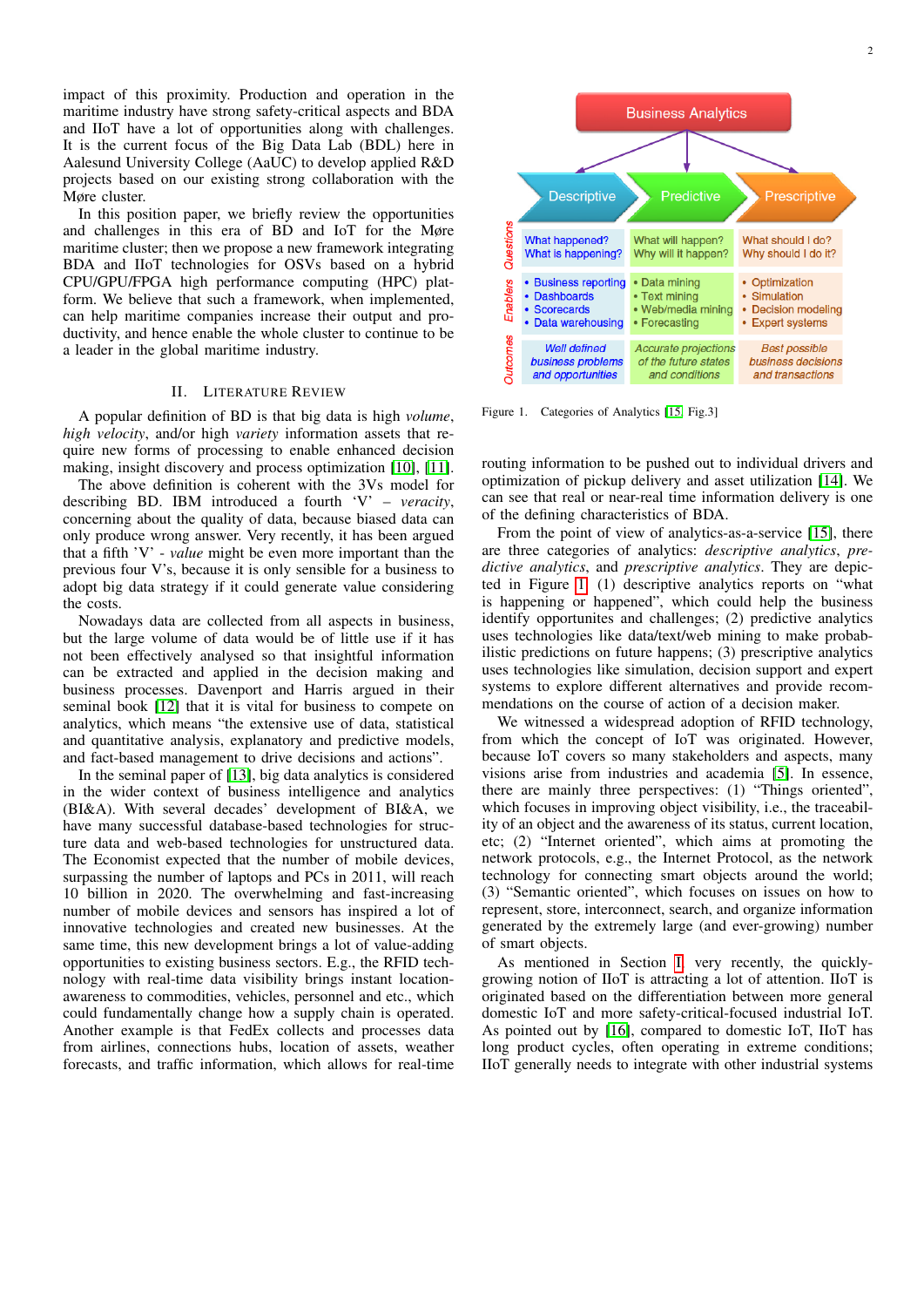from different vendors, while domestic IoT normally is a vertically integrated, single-vendor solution; IIoT must prevent unauthorized access while domestic IoT is more concerned with users' privacy issues; IIoT must be fault-tolerant and cannot assume continuous access to Internet or cloud, therefore, IIoT has to be autonomous and able to function during network interruptions.

## III. MØRE MARITIME CLUSTER OF NORWAY

As mentioned in Section [I,](#page-0-1) the Møre cluster has a complete value chain with many leading international OSV companies like Rolls-Royce Marine, VARD, Farstad and Bourbon, who all have their own development and design divisions in this region. The core actors involved in contracting OSVs are ship operators, ship designers, and the shipyard. Figure [2](#page-3-0) shows the various functions found in the OSV maritime network.

Companies in the cluster have benefited from the close geographical proximity [\[9\]](#page-4-8). A relatively long history of previous collaboration within the cluster facilitates cooperation and effective information and knowledge exchanges, improves ship quality, and shortens lead times. However, globalization is counteracting the impact of this proximity. The turnover of contracts from shipping companies in the cluster for local design companies was reduced from 56% in 2006 to 25% in 2009. To an increasing degree, vessels now are being built at foreign locations such as Brazil, China, and Dubai. Advanced components produced in the cluster are assembled in a shipyard in Brazil or China. Shipyards constructing OSVs are becoming increasingly global, working with shipyards overseas. The largest Norwegian OSV operator now has 75 percent of its vessels in Asian and Brazilian waters. It is observed that international customers are less involved in the predesign process but more financially oriented, contrary to many local customers that are concerned about getting the best technological solutions. In addition, the North Sea and new oilfields in the Barents Sea, outside Brazil, and in the South China Sea present new deep-sea challenges like harsh weather conditions and deep sea levels. Deep-sea challenges pose new great difficulties to both ship production and operations.

A long-standing challenge for operating an OSV is its maintenance management [\[17\]](#page-4-16). The maintenance of an OSV is complicated and expensive: (1) a vessel being out of service is considered a big loss, amounting to 0.5 to 1 million NOK per day; (2) an all-around maintenance is a big project by itself, one example in [\[17\]](#page-4-16) showed that a 5-week project was budgeted to 25 million NOK. A maintenance project typically involves dry-docking the vessel, pre-ordering parts, hiring a large number of different facilities and personels. In addition, such a project is apt to be delayed because its scale and complexity, the same example in [\[17\]](#page-4-16) was delayed and overspent by 100%; (3) unexpected failures of key components will result in more severe risk in operations and more expensive cost in maintenance.

### IV. A NEW BDA-IIOT FRAMEWORK FOR MARITIME

Recently, with the intention of remote ship monitoring for better services for shipping customers, vessel builders started to adopt new sensor technology by installing different sensors for different components on board an OSV and transmit data using satellite communications to land-based service centres, e.g., HEalth MOnitoring System (HEMOS) by Rolls Royce Marine. After a while, builder companies realized that the collected sensor data could also help improve vessels' maintenance and future design. This has motivated the collaboration between the BDL of AaUC and different maritime companies on developing a systematic framework integrating BDA and IIoT technologies for OSVs. We expect that such a framework can help obtaining: (1) real-time analytics results to support vessel operations; (2) analytics results to support diagnosis of vessels, prediction for maintenance needs, and allocation of maintenance facilities and resources, especially for OSVs operating in different international locations due to globalization; (3) analytics results on operation challenges in different waters and weather situations so as to facilitate and prioritize new components and designs. In addition, as pointed out by [\[14\]](#page-4-14), from the aspect of regulators, BDA on sensorenabled operation data can improve energy efficiency and environmental performance, safety verification and assessment, and the monitoring of accidents and environment risks, and help regulators introduce more quantified regulations for the administration of ships and seas.

New BDA and IoT/IIoT technologies are emerging quickly, but most of them are targeted to land-based applications. An OSV is a special environment in that it operates in different (difficult) situations for an extended period of time and relies mostly on satellite communication, which is very expensive. Therefore, it is unrealistic to use cloud-based BDA solutions and to install powerful computing facilities onboard an OSV. As the frequencies and formats of data vary a lot by different sensors, semantics-based data integration [\[18\]](#page-4-17) would be inevitable. However, the computational need for such realtime data integration and analytic tasks is challenging to local computing facilities on an OSV.

Furthermore, compared to land-based applications, OSV has specialized and strict safety and security regulations and guidelines [\[19\]](#page-4-18). Deployment of the framework shall not interfere the safety and security of operations; regulations and guidelines are important inputs to predictive information meant to assisting operations. All these aspects must be considered when designing the specialised framework. In particular, security and privacy issues of IIoT [\[20\]](#page-4-19) and certification of analytics software [\[21\]](#page-4-20) are two important topics in such a domainspecific framework.

In general, BDA requires heavy computational power. As to building a HPC platform, CPU, GPU, and FPGA have their own specific advantages and disadvantages, nowadays increasing number of HPC platforms/projects are exploring different combinations and report comparison results for different algorithms and applications. As we have observed in the HPC community, super computers have already been built with a hybrid CPU and GPU architecture to make use of the large pool of processing units in GPUs, e.g., Titan, a super computer built in Oak Ridge with a combination of GPUs and traditional CPUs, was ranked No. 1 in the Top500.org November 2012 list [\[22\]](#page-4-21). In addition, we have seen in recent years fast develop-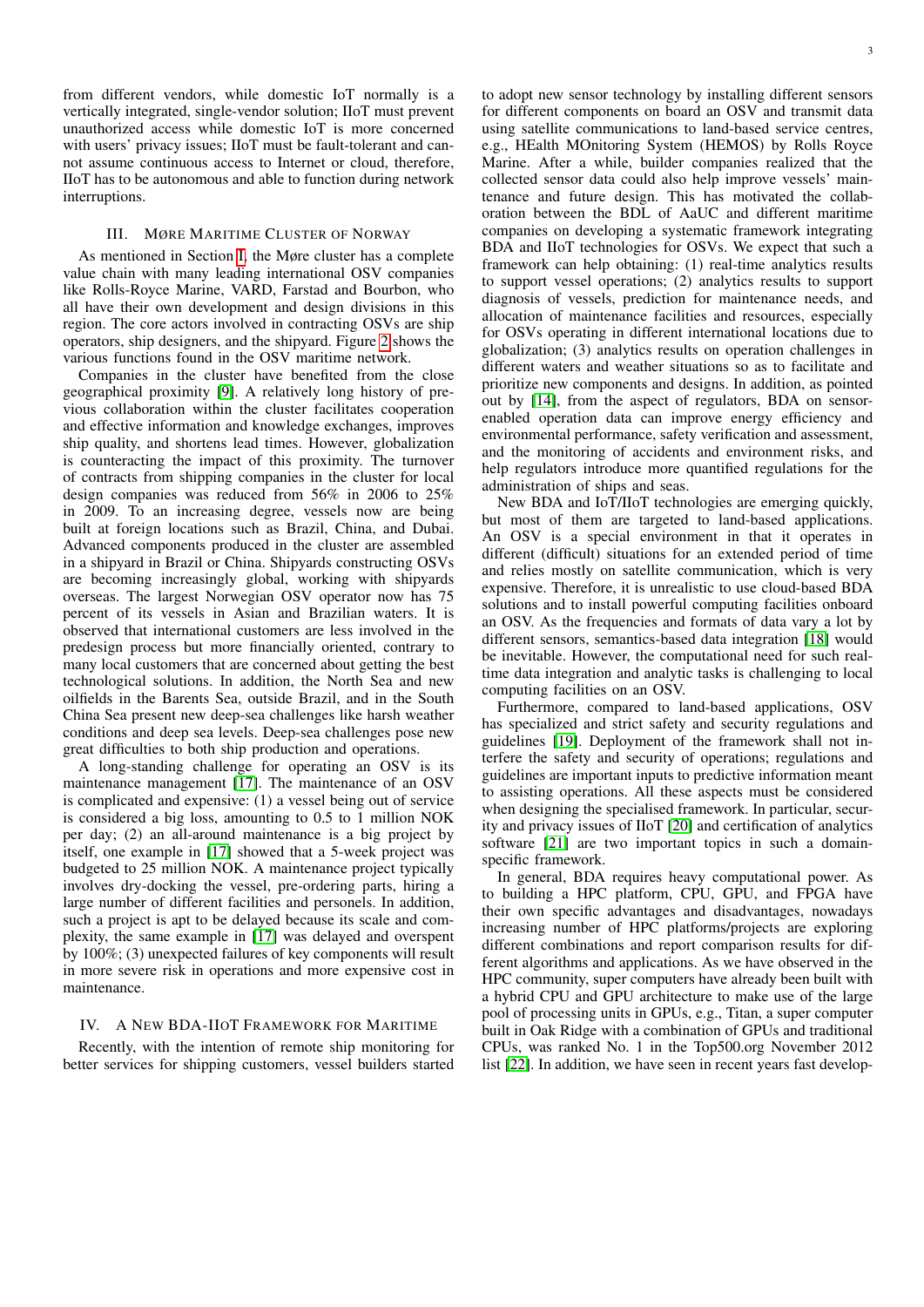

<span id="page-3-0"></span>Figure 2. Maritime Network [\[9\]](#page-4-8) (The focal ship design – shipping operations – installation triad unit of analysis, indicated by bold interconnecting line; interconnectivity between ship investment and installation at a shipyard represents the functional basis for contracting an OSV ship, indicated by a doubleheaded arrow)



<span id="page-3-1"></span>Figure 3. Conceptual 2-layer BDA-IIoT Framework for OSV

ment of FPGAs, the performance of which starts matching that of GPUs with much less power consumptions [\[23\]](#page-4-22). For this reason, FPGAs are being adopted in new HPC architectures. More importantly, the new OpenCL 2.0 standard makes it much easier to program across different CPU, GPU, and FPGA architectures [\[24\]](#page-4-23), [\[25\]](#page-4-24), [\[26\]](#page-4-25). These new development enable us to experiment with different configurations considering the advantages and disadvantages of CPU, GPU, and FPGA and develop a smaller (in terms of costs, size, and power consumption) but more powerful BDA platform on an OSV.

Considering the domain-specific requirements in the OSV

setting, we propose a two-layer BDA-IIoT framework as depicted in Figure [3:](#page-3-1) the vessel BDA layer and the land BDA layer. The vessel BDA layer consists of the vessel's local data processing and analyzing facilities for real-time BDA needs. Because of the limited computing resource available onboard, this layer focuses on real-time decriptive, predictive, and prescriptive analytics tasks to mainly support the ship operations. This layer could be further decomposed as the IIoT components and the BDA modules. The IIoT components include a variety of monitoring/sensing and actuating equipment such as RFID readers, sensors, actuators, cameras, and GPS.